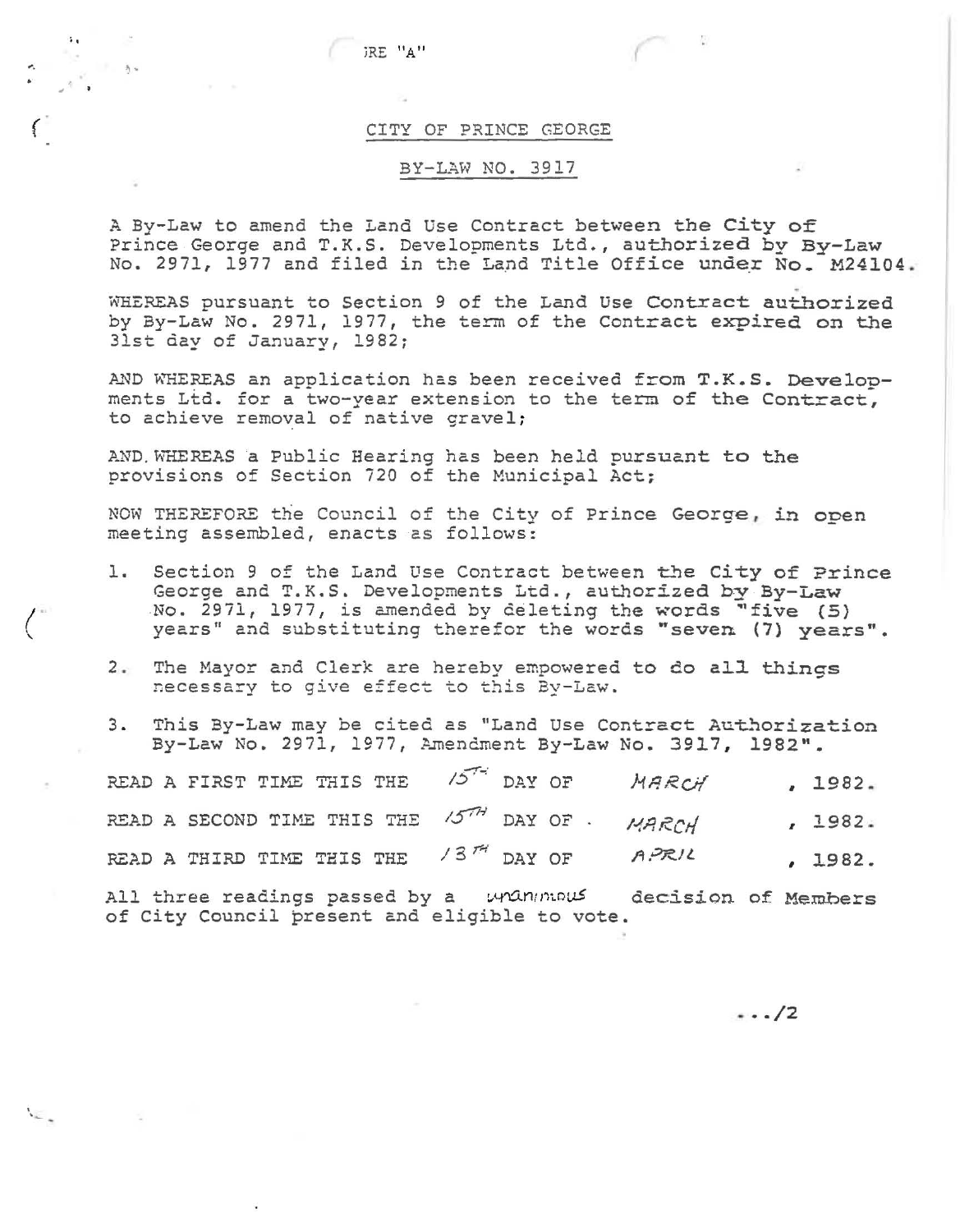## CPG BY-LAW NO. 3917, 1982 Page 2

 $\sqrt{2}$ 

*r-*

 $\sqrt{q}$  in RECONSIDERED, FINALLY PASSED AND ADOPTED THIS THE  $141.7$  DAY OF APRIL , 1982, BY A UNANIMOUS DECISION OF ALL MEMBERS OF CITY COUNCIL PRESENT AND ELIGIBLE TO VOTE.

~1AYOR

CLERK

I hereby certify that the foregoing is a true copy of the original By-Law as passed by the Municipal Council of the City of Prince By-Law as passed by the municipal council of the City of Filnce<br>George and sealed with the Seal of the Corporation and Cated this George and sealed with the Seal of the Corporation and cated<br>the  $\frac{1}{2}$  day of  $\frac{1}{2}$  incomplex , 1982.

\_.::;:-(7: *t'}.)* . *:;{(* .;" .· '--~~ .:--\_) GEORGE

\